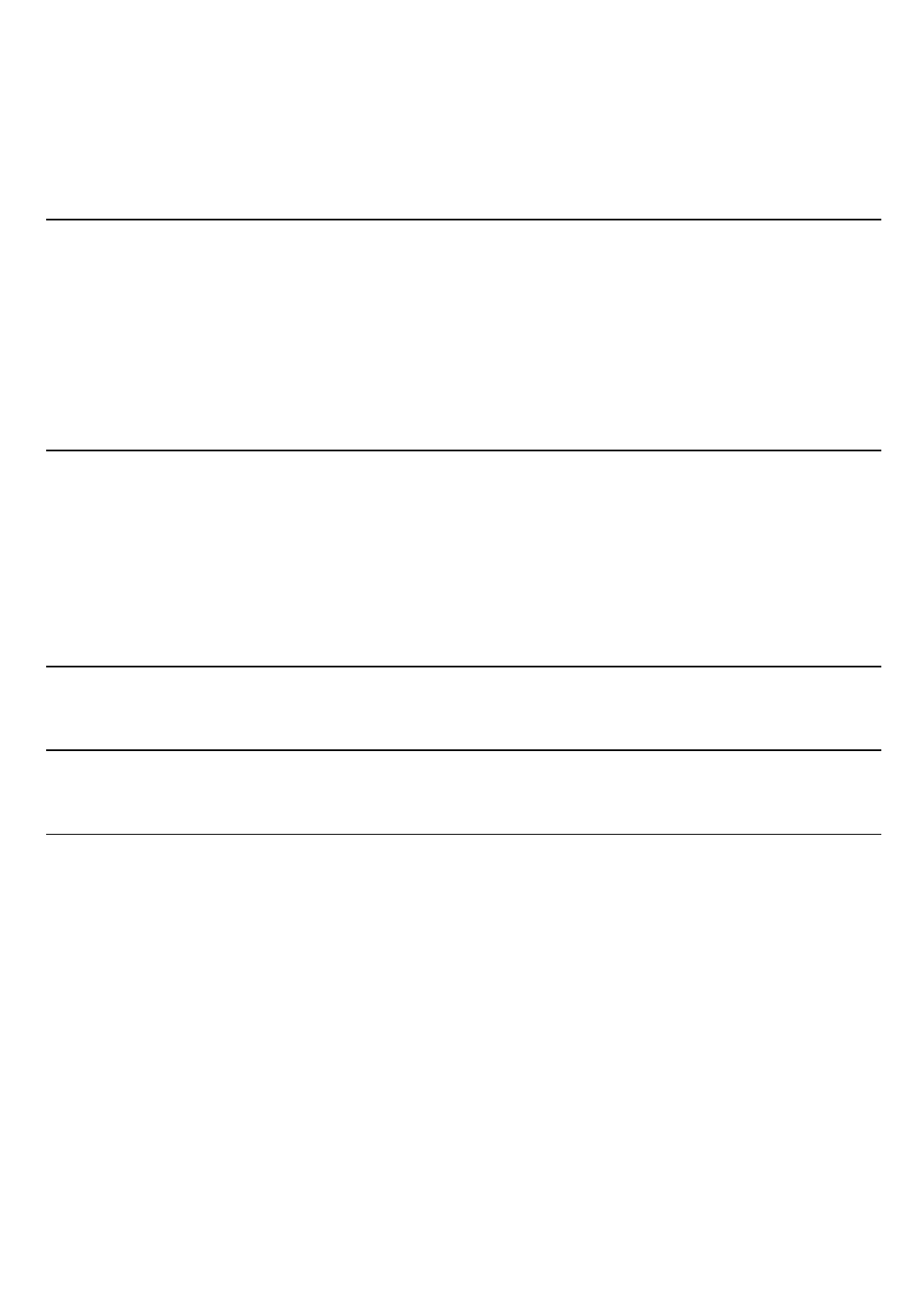## ARTICLE

Check for upd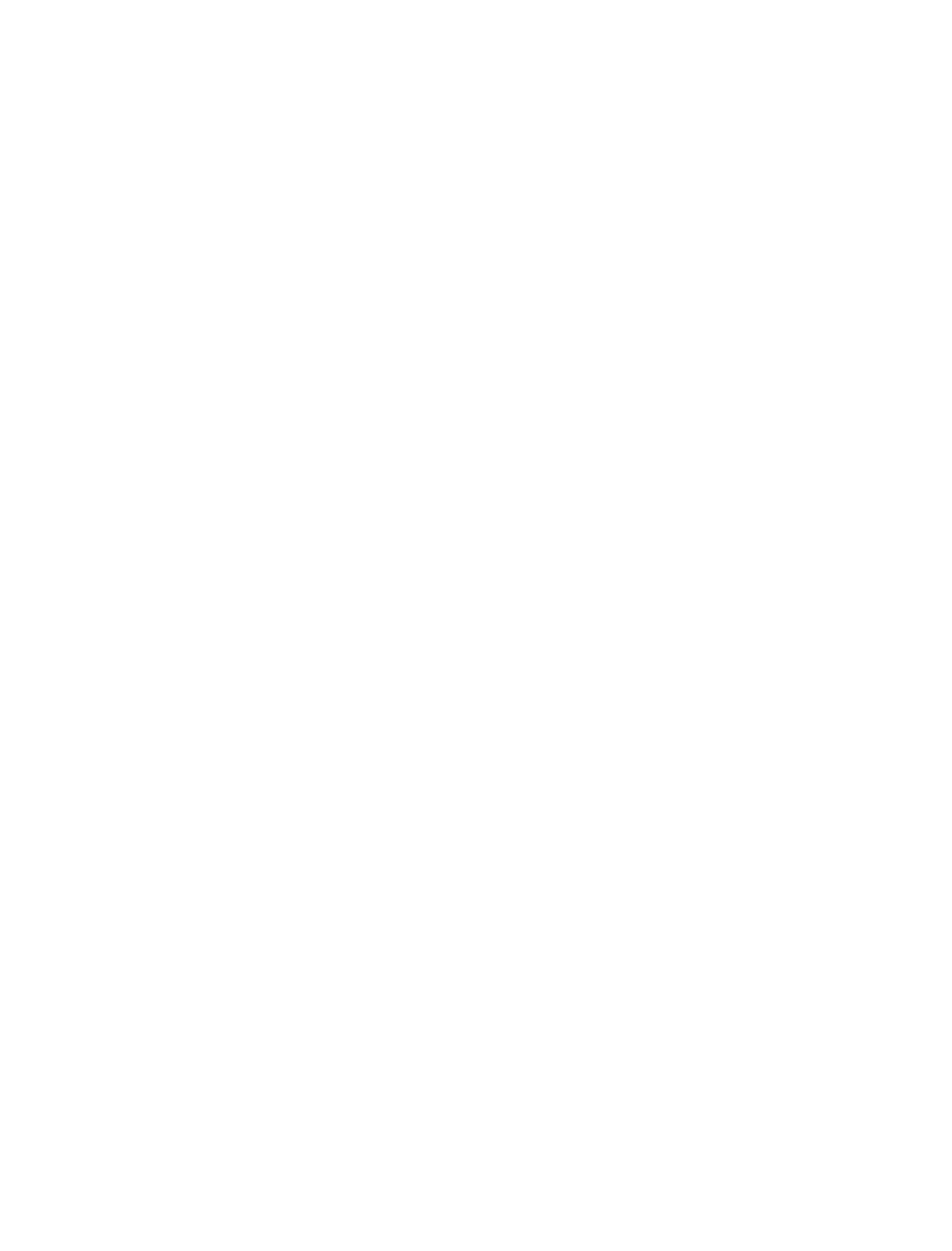## Introduction

Increasingly highe presearch is being undertakene interestation (e.go. Aamia disocio-environmental challenges associated will allem energial and consumption of food from animal syntem of and Consumption of food from animal ncreasingly higle pesearch is being undertakene gatrodihe egetarian (e.20AaBibardsworth and Keil, socio-environmental challenges associated **wide Boer etar;** Doyle,01 Biddes,99 Greenebaum production and consumption of food from **animBlextiad)d&**Jorris and Kir@@@,&osenfeld and hungern the last 50 years the global net consu<del>Papt)20 Gamdeaa</del>rious institutional dimensions of ve has quadrupled, as the global population is o**nnaveragetæriamis**m (e.@OA&**@b**le and Mor@@n1,1 twice as much meat as their grandparents a**Adœilæds\bædl@f** research highlights the structur number of people  $\cancel{\alpha}$ @@LSThe rapid int**enti**on o $\acute{\text{g}}$ ical reproduction of animal-based food systems, animal production that underpins the rise in m**earhitansly**mip**hiibit** transitions to plant-based alter has had a vast impact on the air, land and wat**ek mirthe plaset**eirand Stev2aiftNibert2016 wine, the form of not only emissions from farm an man tutab to ally sis of current regimes of meat provision of the  $i$ emissions from feed cultivation, land and soil **(degrādadiand &Qd)** Fitzgerald and T**ayld**iourat and water pollution (Godfrægi<del>dP</del>6C201Springmanlæpille2O1Weis2O02O) bas been accompanied by wo et al2O1&Villett et2a0,).9The negative health efoecthe egfovernance and politics of transitions towa consuming large quantities of red and proces**sed and parodo diairy**and consumption (e.g. de Bakker al are also well known, although con**tes sed (Brono**lo) de Boer et 201,1 Chiles, 01 Garnett et 201,1 5 et al2O), while risks of food poisoning and an**taestadius atch**lighen et 2019 2020 orris et al., tance are a**em**bii ith inte**dsi**vestock produ**dibidi**n (2001 Morri8O1 Singe2O1&innari and Vinn201), 4s 20)5Attention has been drawn to the neend florella asignviork on transforming food practices that reduction in the production and consumptiocenfr&bod tinenWestern plate and beyond (Cd2Shove animals and a concomitant increase in plant-ba**Bedteat1i&f\$Waitleidu &CalP**lansen and Jak**alosen**, et al2O). This can be viewed as an instantiatio**rhef a societ**al and moral economies of alternative grand challenge as it concerns the socio-econ(**Dniesseystemd ke@Dial&l**ylan et **20,1 S**exto20018 whole and thus requires system transformat**iSex(Kurhat2a):(rSaepi**hens **etG)**. And the consumption of Rip,201&chot and Steinm20e)l&\$uch challenges, has novel products (e.g. El $\bm{\mathcal{Q}}$ enthan est all., 2004;  $\bm{\mathcal{Q}}$ the attendant multi-faceted processes of **\hamge exquira@O00**as also attracted research atte address them, involve numerous actors with **(aoiekilpenspikatjioee))**.1 on the nature of the problem to be solved, and **Trosvrithmagdy**eof scholarship examines different resolved. Researchers are one diverse grou**p**a**geneuaitemo and f**uture food systems as these co knowledge required to formulate an effectiv**e ssedefabdssplonse**ver, it is research that is disper This paper contributes to this process by pres**enaysgdkey in es with** particular aspects of food prod questions in relation to a move beyond anima**bbanadiofood piys**vision. This runs the risk of social s tems as id**edti**by European academics in the s**dwinhanieinseps**erspectives not being given due attent and humanities. when food policy debates and accompanying res

Addressing societal grand challenges can be**griew.eness.aechal**ying increasing interest to more hol lenge in itself, requiring a willingness to explo**besælvapprobirhæ**s when seeking to build more sus† tions of existing and novel approaches to knowyedigenprede the as include the Farm to Fork (Kuhlmann and **Rip)&**s r**e**cted in the frequentt**bs**eEoufropean Commissi&02(@6d the food system multi-, inter- and trans-disciplinary research **appgoaches spitolan**bted by the Food and Agriculture ( bring together researchers from the natural (cAO)cas) socialaso IPES 120015HLPE,2017 In ences and humanities as well as non-acade**midrstskegiohdess**cietalgran**d challengegoonic**hal-(Efstath $\mathfrak{w}$ 0). However, it has been shown tha**bases food sy**stems the research prioritisation exer can narrowly position or even mis-conceive t**he isopapierutions of**esigned to help steer and stimu social sciences and humani**lië\$@Sboxe**e el@lj,4 research in the social sciences and humanities in wa Felt201Balmer et210.);Beaving such research programmestential in transforming food policy and ass onlyselectively **opeln**e breadth of competencies **and ansights**ding agendas based on a food system p provided by these disciplines (Mor<del>illished sel</del>lectiwas inspired by Suthleerland Me(Ghundherland et al., openness may impoverish, if not inhibit resea**2CiQ)?@qaf.cOm**ofdeliberative research prioritisatio practical response is to make spaces in which **gairiadsriences tand** ion in recent years and which ai humanities scholars have the freedom to coll<del>abgethherelyeslewisch</del>ers and stakeholders to discuss research agendase**thathre**full spectrum of exp**erdnse, cap**paderstanding of knowledge needs in emer abilities and analytical perspectives in these **disqupinges. Iareais** of particularly pressing policy n article we report the creation and outcome of one such space in research prioritisation exercises are valuable in creating which academic leaders within the social scien**ces aend tumandues and i**one upon societally releva came together to address future research p**riesetaeshforeedsviAs** adapted for our purposes we er beyond animal-based food systems. We acknœ**veledgistsherpartium**hanities scholars with an aim to l nature of this exercise, and the situatedness offi**ridies stetroffing,oxe sea**rch capacity and impact amor (Haraway,  $9\beta$  and offer thesee depriorities asthis emergent but still largely fragmented area of res important stage in a wider dialogue. The collaborative effort was initiated by two rese

In undertaking this task the article draws at**feomiomed.hes blaned t**her from Finland, who have also into changing patterns of consumption and pleaduchtiop mental only this article. The exercise include from animals that is carried out ac**e@sswi@tlipe**eation rounds amongst research**end**.active in the social science and the humanities, some of whic**lnis of adultel loongstve**letail the method used. We con standing. Prominent is consumption-orient**daly wieckussing he**ow the par**ticipannis den**t areas of motivations and behaviours, practices, and ide**ne<del>idens</del> of beleoesing**nd present key research questior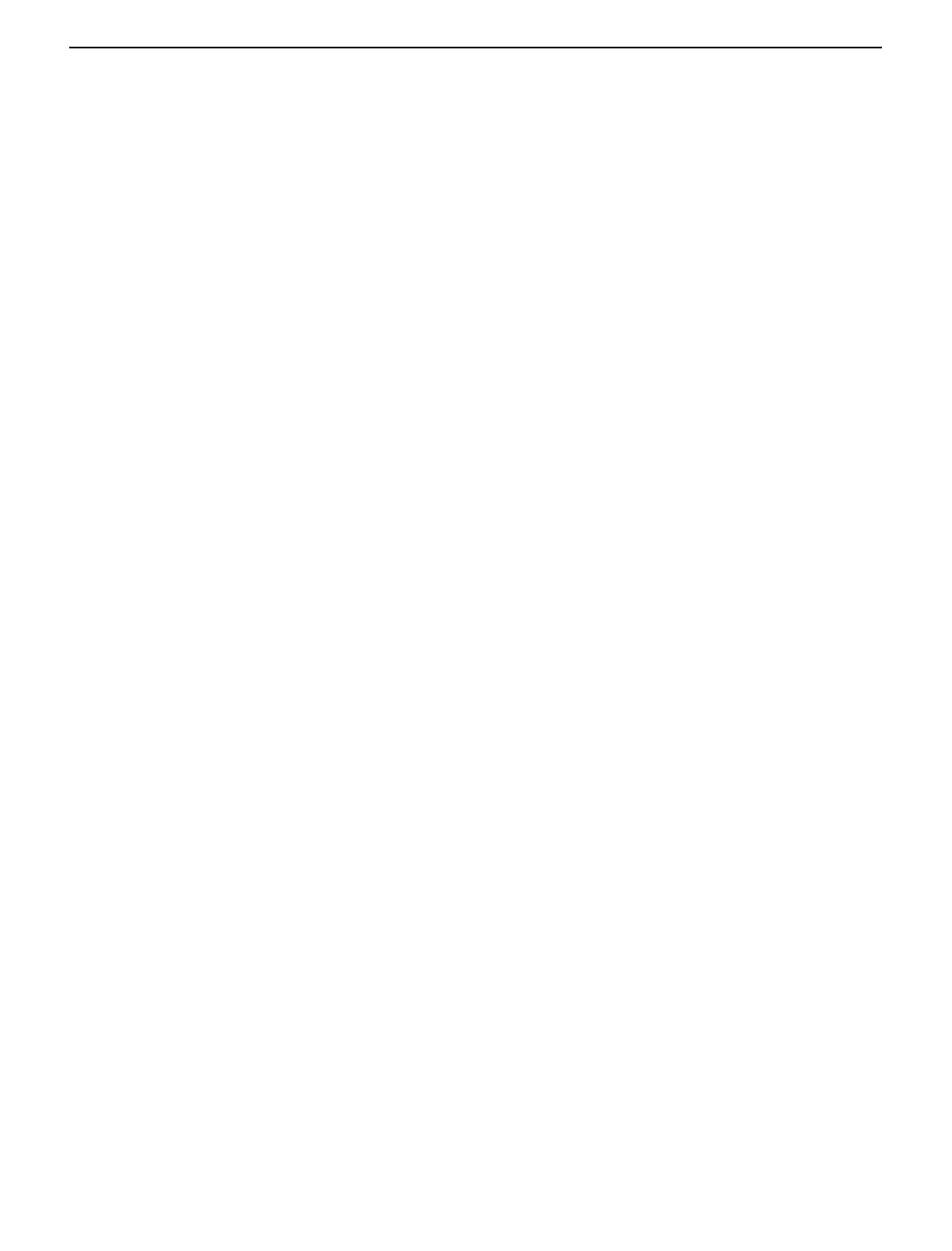sciences and humanities. The conclusions of the process draw attention to fundamental tensions at the heart of the subject matter that should be given more sustained consideration in future research, notably whether or not animals should be farmed for food, and the need to extend the exercise to engage a range of other researchers and non-academic actors including those whose livelihoods currently depend on farming animals for food.

## Research prioritisation exercise

The Sutherland Method has come to prominence over the last decade as a participatory approach, engaging both researchers and non-academic stakeholders, to identifying and prioritising research questions in peddicular quiry including those which address societal grand challenges such as biodiversity loss, food supply and security (Sutherland et al., 2009) Pretty et 2011 Ongram et 2011, 3Named after William Sutherland, who has played a leading role in developing and reporting the method, it has subsequently been utilised successfully inelds as diverse as animal research  $2$   $\mathbb{D}$   $\mathbb{D}$   $\mathbb{D}$  and  $\mathbb{D}$ , legislative science advice (Akenib find the human microbiome (Greenhou@O@tahumber of methods exist to elicit expert views on matters of concern, e.g. the Delphi method, the James Lind Alliance (JLA) approach used in medical research (e.g. Hass<sup>on et the James Lind Alliance, 2020)</sub></sup> and systematic literature reviews the timos care search gaps in a certatiof enquiry (Petticrew and Roberts, We chose the Sutherland Method because it is specidesigned to support the collaborative development of research agendas through a combination of survey and face-to-face interactions between relatively small groups of participants.

In designing the distinct phases of our research prioritisation exercise we were guided by earlier exercises but translated them to our needs in working with social sciences and humanities researchers. It is acknowledged that the inclusion only of researchers in this process, albeit academic leaders in the research area, is a departure from the Sutherland Method and those of the Delphi and JLA methods as originally conceived. However, this is an appropriate, initial stage of collaborative research prioritisation within the context of a dispersed area of enquiry. As explained in the sectibrtroductione deliberate focus on the social sciences and humanities provided a dedicated space for these disciplines to frame research questions without feeling constrained to accommodate the concerns of other disciplines and agendas, thereby helping to create research capacity but also build coordination amongst scholars to support system-wide change. In addition, the focus is justi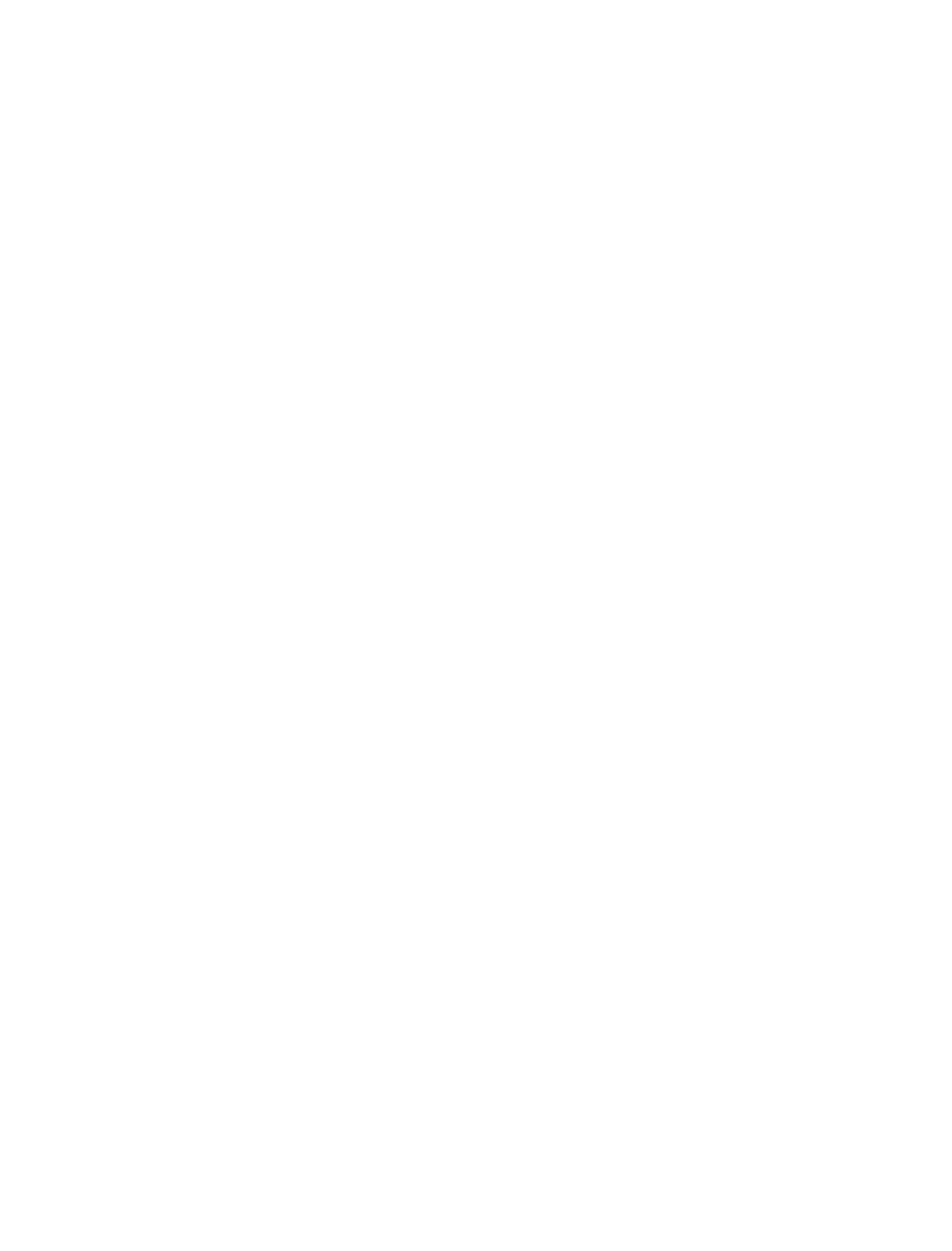| <b>Stages</b>                                                                                                                           | Tasks                                                                  | Number of researchers involved                  |
|-----------------------------------------------------------------------------------------------------------------------------------------|------------------------------------------------------------------------|-------------------------------------------------|
| 1. Online survey (May 2019)                                                                                                             | Identication of 10 most important research                             | Survey sent to 30 researchers, who were         |
|                                                                                                                                         | questions by each participant.                                         | asked to circulate it to their networks as well |
|                                                                                                                                         | Commenting on the area of research interest by 19 answers received     |                                                 |
|                                                                                                                                         | each participant.                                                      |                                                 |
|                                                                                                                                         | First grouping of research questions into research                     |                                                 |
|                                                                                                                                         | themes on the basis of the survey results.                             |                                                 |
| Short presentations of the research history of the researchers<br>2. Deliberative workshop in UK (June 2019)                            |                                                                        |                                                 |
|                                                                                                                                         | participants.                                                          |                                                 |
|                                                                                                                                         | Prioritisation of the research questions.                              |                                                 |
|                                                                                                                                         | Collective discussion on the desition of the area                      |                                                 |
|                                                                                                                                         | of research interest.                                                  |                                                 |
| 3. Rewording of priority research questions and Rewording and clarication of the prioritised<br>classi cation of research themes (July, | research questions.                                                    | Two lead authors                                |
| <b>August 2019)</b>                                                                                                                     | Drafting a text on the denition of the area of                         |                                                 |
|                                                                                                                                         | research interest.                                                     |                                                 |
| 4. Deliberative workshop in Finland                                                                                                     | Short presentations of the research history of the 16 researchers      |                                                 |
| (September 2019)                                                                                                                        | participants. Further iteration of the priority                        |                                                 |
|                                                                                                                                         | research questions.                                                    |                                                 |
|                                                                                                                                         | Discussion on the draft text describing the area of                    |                                                 |
|                                                                                                                                         | research interest.                                                     |                                                 |
| 5. Re nement of research questions and themes                                                                                           | Further nement of the prioritised research                             | Two lead authors                                |
|                                                                                                                                         | questions and research themes.                                         |                                                 |
| 6. Collaborative writing                                                                                                                | Two lead authors produced thest manuscript to 30 researchers           |                                                 |
|                                                                                                                                         | which the other authors contributed.                                   |                                                 |
|                                                                                                                                         | The revisions to the text were made by the two                         |                                                 |
|                                                                                                                                         | lead authors, and then discussed, need, and<br>approved by the others. |                                                 |
|                                                                                                                                         |                                                                        |                                                 |

In the fourth stagethe questions and the text duing the area article, via a shared document, to all participants. They revised of research interest were subject to further deliberation in a halfd edited the text and provided references to additional literaday workshop held in Tampere, Finland. This workshop was oture allowing for a collaborative writing process between 30 of several pre-congress workshops organised in association witthors.

the conference of the European Society for Agriculture and Foodn terms of research ethics, the research project of which this Ethics (EurSafe). The invitation to the workshop was sent to allercise comprised one dimension has passed institutional ethical conference participants. In addition, several Finnish scholars wereiew. No personal nor sensitive information was collected invited directly to secure a breadth of participation. In total 16 uring the research prioritisation exercise. All of those involved researchers took part in the workshoparticipants received in participated on an informed and voluntary basis with the possiadvance the list of priority research questions and the commenility of becoming a co-author and thereby furtherwning the tary on the nature and scope of theld of research enquiry results.

developed during stage three of the process. The academic pro of participants was slightly different to thest workshop which

of participants was slightly different to thest workshop which Qe ning an emerging area of research interest

re ected in part the ethics focus of the conference, attracting bδth humanities and social science scholars including from philosophy, political science, sociology, geography and ecological economics. This had a notable impact on the nature and focus of the discussion. For example, participants were much more critical of the 'de-animalisingframing in part because this has a negative meaning for some food and animal ethicists. Like thet mearing for some food and animal eductor. End that adoption of the more dynamic wording the yond animal-based<br>workshop, all career stages were represented, and most particial expressive eleberate this decision below and di pants were female. Participants were invited to discuss and make suggestions for developing the draft text, developed in stage  $3.8\%$ de ning the research area. They were also asked to discuss each of the questions in detail, e.g. to make suggestions about rewording and other forms of editing and encouraged to identify gaps in the In both the Nottingham and Tampere workshops we discussed  $\rm\ddot{R}$ ρw research that is beginning to coalesce around a move beyond animal-based food systems could be referred tonede and conceptualised. In the invitation to the exercise, we entitled the area of enquiry asde-animalising the food system hich, follŏwing discussion amongst participating researchers, led to the food systems We elaborate this decision below and discuss how participants made sense of the nature and scope of research in this area, including its complexity and contention, the geographical locations of empirical research, and the role for interänd trans-disciplinary research approaches.

research questions. In the Tampere workshop, all participants

discussed the questions together instead of dividing into smalleom 'de-animalising the food systemto 'beyond animalgroups. Subsequent to the workshop, the fth stagethe lead authors food systemis derived from the idea of the animalising of food based food systemsThe initial framing of de-animalising the

undertook a further renement and consolidation of the questiorsystems (Fourat and Lepilleg017) or meati cation (Weis, list. For example, several questions were reworked to enhance, 2015 of diets, i.e. the signicant increase in the number of their clarity and cogency and to change their emphasis from imals used in food production globally and associated with the future situations to the study of present actions and interventionstensi cation of production systems. In imalising the food In the sixth stagethe lead authors circulated a draft text of thisystem means using more animals and more intensively then it is